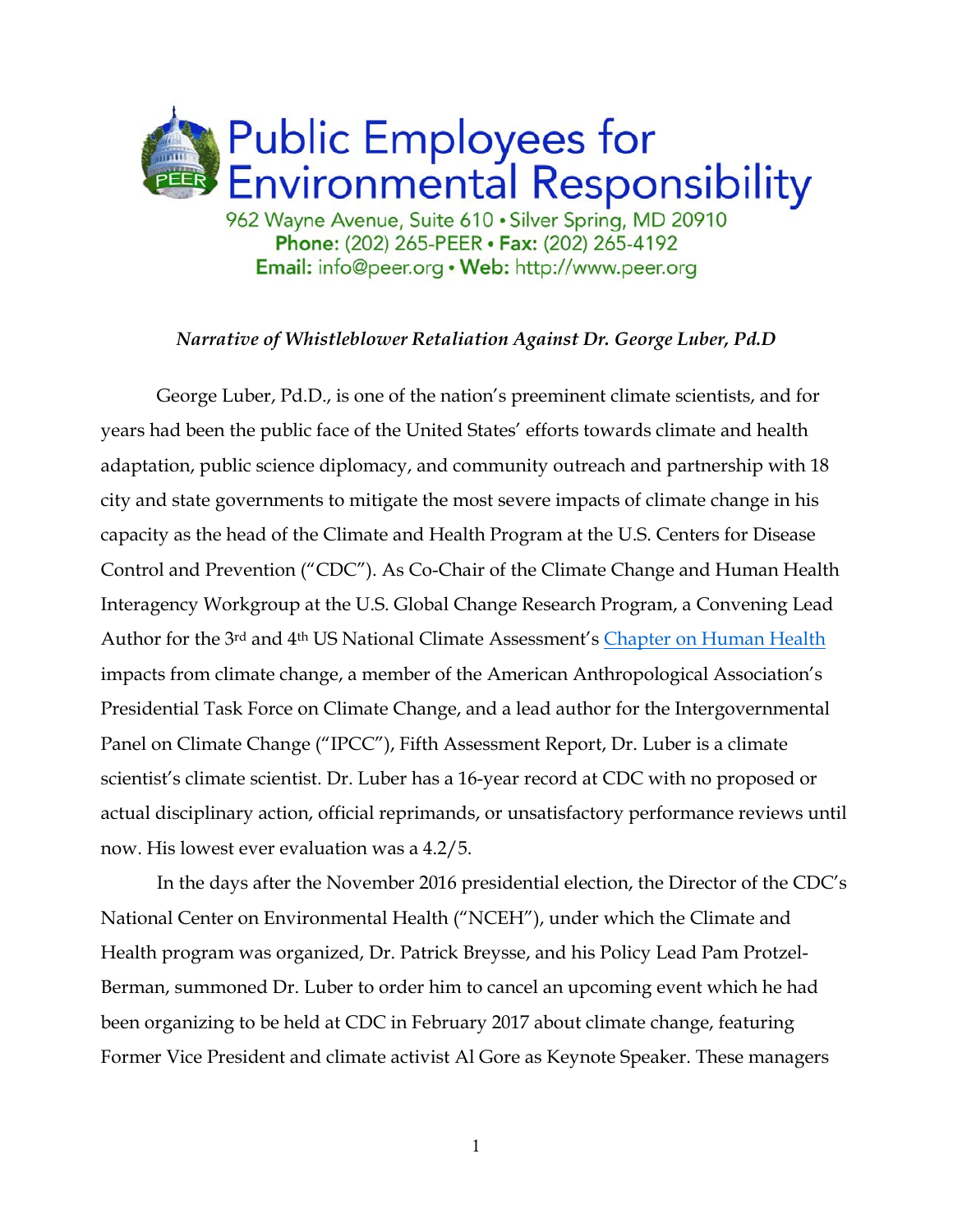expressed that they thought it would be politically unwise to have such a high-profile conference about climate change just weeks after the inauguration of President Trump.

When Breysse and Protzel-Berman told Dr. Luber to call off the Al Gore event, they also asked that he personally sign a letter cancelling the event. Dr. Luber argued against it. He told them that to about-face so suddenly on an issue he had promoted for years as scientific fact would undermine the scientific integrity of the agency and the public's faith in science generally. Although Dr. Luber continued to press for the continuation of the meeting, CDC issued an email to participants in December, unsigned and without explanation, announcing the cancellation of the event. Naturally, once the cancellation became public in January 2017, it became a national story overnight.[1](#page-1-0) No attempt was made to publicly dispel the impression that the decision to terminate the meeting was a political calculation by a small agency seeking to avoid provoking the ire of the White House.[2](#page-1-1)

NCEH executives and its communications staff, however, concluded, incorrectly, that Dr. Luber must have leaked to the press that the meeting was cancelled for political purposes. He was then told not to speak further with the press. Thereafter, the press calls or requests for comment on various matters he had received for years suddenly ceased in February 2017. He was told by a member of the CDC press office that there was no chance he would ever be cleared to speak to a reporter again.

During this same period, he was also personally instructed by Director Breysse that for any future meetings or public statements he should not use the words "climate change," and should instead use language like "extreme weather."

Meanwhile, a rumor developed within NCEH's scientific staff that Dr. Luber was the one actually responsible for cancelling the meeting. This undermined his credibility

<span id="page-1-0"></span> <sup>1</sup> See, e.g., Brady Dennis, *CDC abruptly cancels long-planned conference on climate change and health*, WASH. POST (Jan. 23, 2017), [https://www.washingtonpost.com/news/energy-environment/wp/2017/01/23/cdc-abruptly-cancels](https://www.washingtonpost.com/news/energy-environment/wp/2017/01/23/cdc-abruptly-cancels-long-planned-conference-on-climate-change-and-health)[long-planned-conference-on-climate-change-and-health.](https://www.washingtonpost.com/news/energy-environment/wp/2017/01/23/cdc-abruptly-cancels-long-planned-conference-on-climate-change-and-health)

<span id="page-1-1"></span><sup>2</sup> Brian Resnick & Julia Belluz, *Sudden changes at the EPA, USDA, and CDC under Trump, explained*, VOX (Jan. 25, 2017) ("Georges Benjamin, executive director at the American Public Health Association, was booked to be one of the keynote speakers at the event. 'This was a preemptive decision on the part of CDC in light of the perspective of the new administration toward climate change,' he told Vox. 'It is unusual to do this, but the incoming administration has been so openly opposed to climate change work that it seemed prudent.'").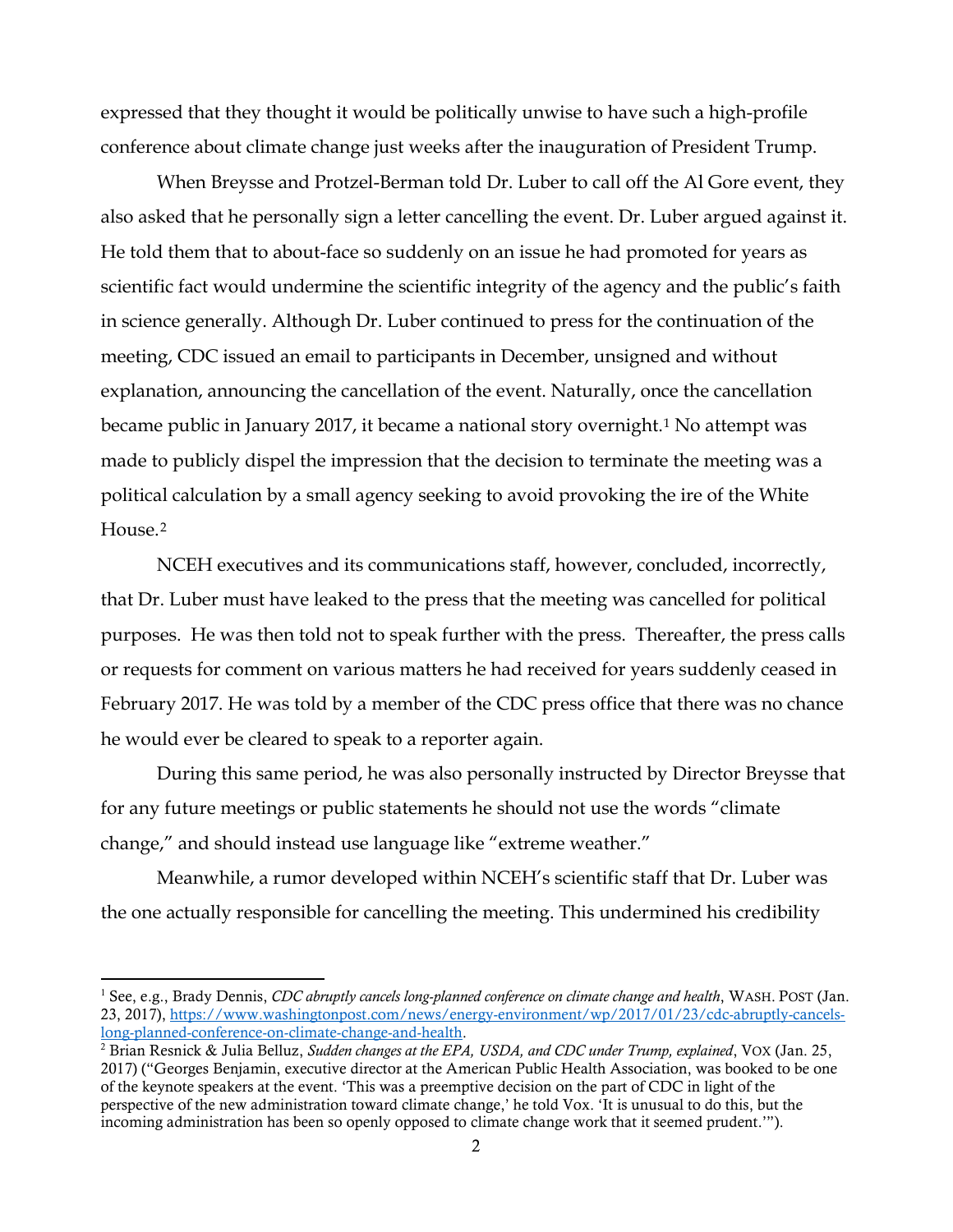among the staff and deflected blame from NCEH's administrators. To many of his coworkers in the office, he had been the popular and public face of climate science. They came to resent him for a retreat he attempted to prevent.

Dr. Luber continued his work as before, and was asked by National Geographic to be a regular guest on their popular new program *Mars*, which presents a fictionalized account of astronauts landing on Mars, featuring interviews with various public figures, scientists, and engineers, such as Elon Musk, Andy Weir, Robert Zubrin, and Neil deGrasse Tyson, about the difficulties that the crew might face on a journey to, and living on, Mars. Dr. Luber was told by the CDC office of communications that there was no way they would ever approve any appearances on the program.

Throughout 2017, Director Breysse implemented a plan to consolidate the eight branches and one "program" (Climate Change and Health) of NCEH under his purview into three branches. One consequence of this reorganization was the merging of the roughly 18-person Climate and Health Program into the 60+ person Asthma branch of NCEH, hiding the very existence of the CDC's work on climate under the newly formed Asthma and Community Health Branch.[3](#page-2-0)

Dr. Luber regularly met with the consultants drawing up the merging of his program with Asthma, and told them repeatedly that the \$10 million budget for the climate change program had been explicitly set aside by Congress, and that the merging would inevitably cause those funds to be used for asthma activities since he, as the supervisor, and others who would be team leads, would be dividing their time in managing both Asthma and Climate Change activities. This would go against the express will of Congress.[4](#page-2-1) Dr. Luber also raised this concern with NCEH administrators, who did not respond. After the person initially chosen to run the newly merged Asthma and Community Health branch was found to lack the academic qualifications to run the

<span id="page-2-0"></span> $3$  The reorganization has yet to be formally approved by the Department of Health and Human Services but is functionally final within NCEH.

<span id="page-2-1"></span><sup>4</sup> *See* Conference Rep't for H.R. 6157, DEPARTMENT OF DEFENSE FOR THE FISCAL YEAR ENDING SEPTEMBER 30, 2019, AND FOR OTHER PURPOSES, H.R. Rep. 115-952, at 526-27, 115<sup>th</sup> Cong., 2d Sess. (Sept. 13, 2018),<https://www.congress.gov/115/crpt/hrpt952/CRPT-115hrpt952.pdf> (setting aside \$10,000,000 for NCEH climate change program, and \$29,000,000 for asthma, of \$209,350,000 for all NCEH programs).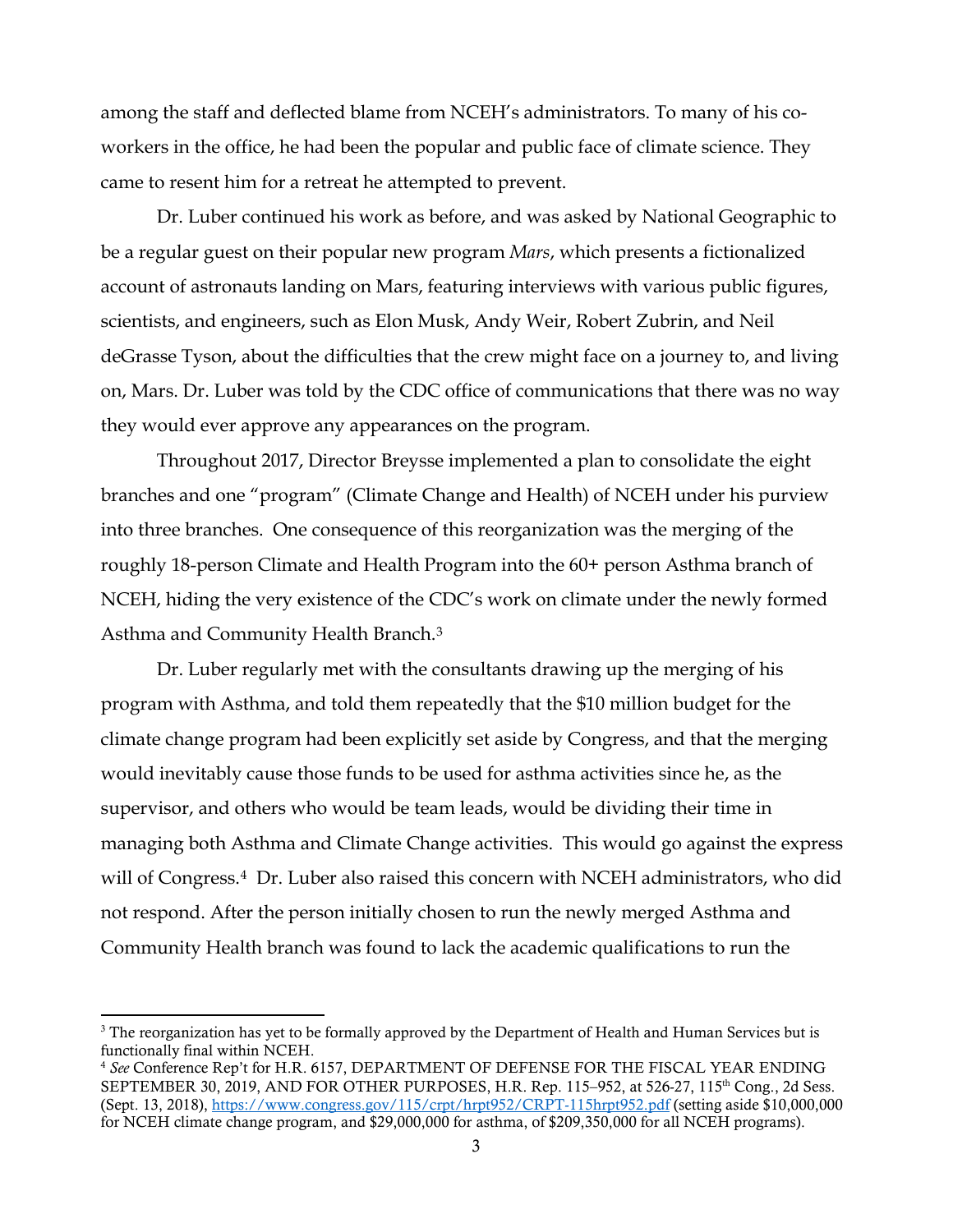branch, Dr. Luber was made the new acting branch chief in early March 2018. In this capacity he found that he and many employees formerly handling climate issues had been scattered across the much larger Asthma and Community Health Branch and had to spend more and more time on asthma, even though their salaries were paid by monies appropriated exclusively for climate work.

Dr. Luber would hold that position for less than a month, and later in March, the NCEH administrators called him in once again to inform him that they had recently learned some "troubling" allegations against him and sent him home on administrative leave on March 19, 2018.

In April 2018, Dr. Luber was put on administrative leave from his office and ultimately detailed to another facility handling waterborne diseases, at the National Center for Emerging and Zoonotic Infectious Diseases (NCEZID).<sup>[5](#page-3-0)</sup> His badge, phone, and credentials were revoked. Security personnel at the facility he is permanently assigned to were ordered to place him on the BOLO (be on the lookout) List of dangerous persons who should not be allowed on the grounds without prior approval, and then only after a rigorous and publicly humiliating search. Because his permanent office is in a building he is now prohibited from approaching, let alone entering, he can only retrieve materials or supplies from it under guard escort and with prior approval by Breysse.

Every time he has visited, he and his car have been thoroughly searched for weapons or explosives in front of his colleagues, a degrading and humiliating experience.

On one occasion a rumor spread that he had been sighted on campus, resulting in an accusation by the NCEH that he had improperly snuck onto campus, which he had not. Rumors continue to reach him that the staff now believes he had committed any number of gross improprieties that caused his suspension. His replacement while he is on detail, Josephine Malilay, told his former staff that Dr. Luber was "gone for good", and that even discussing his case was "toxic."

<span id="page-3-0"></span> $5$  Dr. Luber is still handling climate-related matters there, according to the terms of his detail, but he is unable to perform many of the duties in his position description as a supervising researcher, because there is nobody for him to supervise. As a result, he lacks productive duties to perform, and his upcoming employee evaluations will inevitably suffer, which sets the stage for further collateral consequences from NCEH's actions.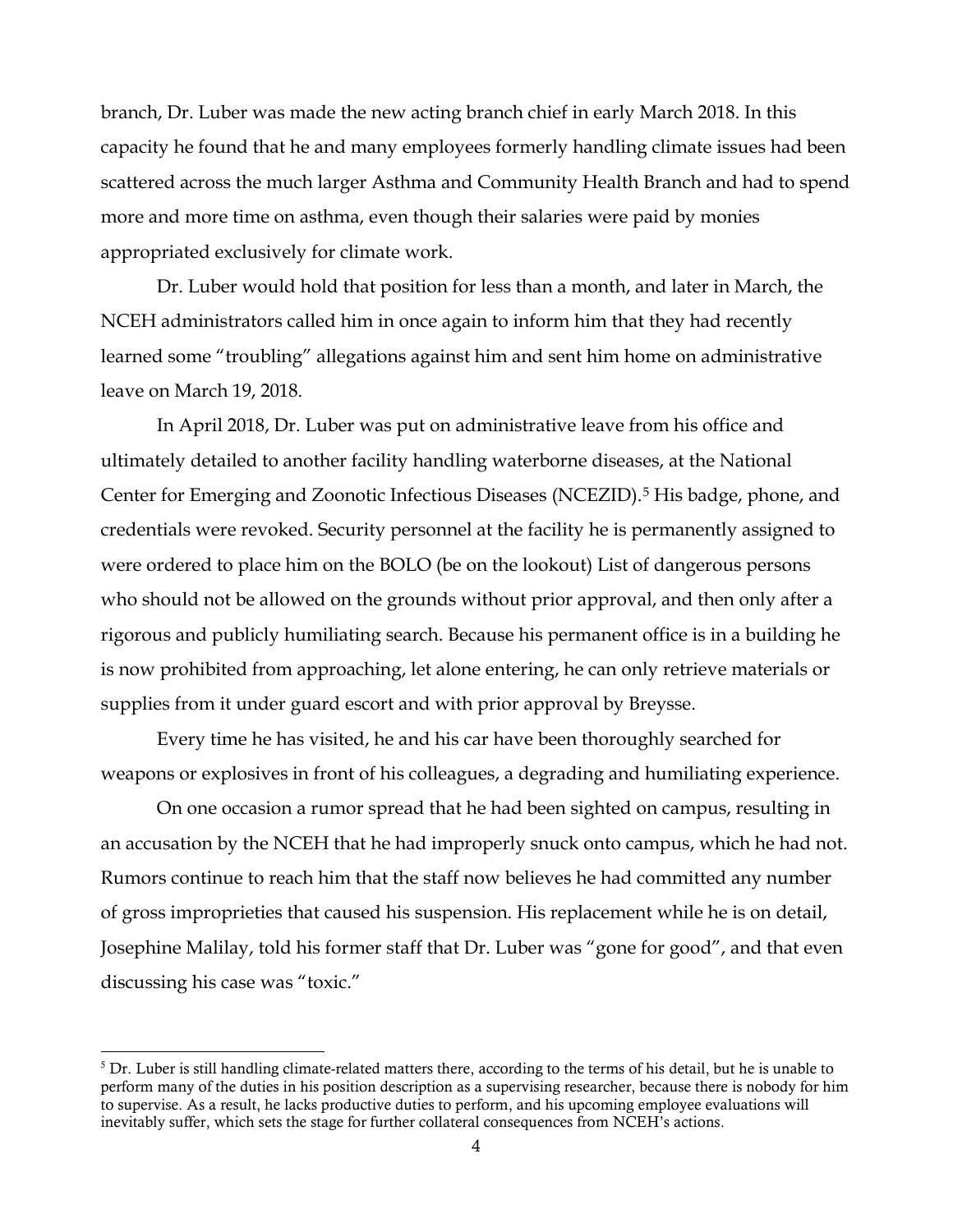In October 2018, Dr. Luber received notice of proposed removal ("NPR") from Director Breysse. No explanation was offered for the six-month long delay between the report of "troubling allegations" and the NPR itself. The actual charges detailed in Dr. Luber's NPR consist of:

- 1. Twenty-three Specifications of improper timekeeping related to time off for a class he teaches at Emory University, the vast majority of which are easily disprovable with documentary evidence he has provided, and the remainder of which are tainted by a conflict of interest in the staff member assigned to him that handled timekeeping, who had previously threatened to maliciously alter other employees timesheet records in retaliation for ongoing disciplinary action against her relating to consistently poor performance.
- 2. Three specifications of failure to obtain approval for outside activities, two of which he did receive actual approval for, and the third was based on barely incomplete auto-filling of a form which was accepted by the departmental ethics official at the time -- because the start and end dates of a course he was teaching, provided in both a "date" field and a narrative description, did not match up. At the time these forms were completed, the reviewing official recommended approval of the outside activity and it was approved by the ethics office. The "date" part of the form that contained the date info was filled out correctly, noting that his class would be taught from fall 2017 through the end of the spring 2018 semester. The narrative box describing the activity, however, said he taught a class at Emory in the fall of 2016 because of an error in the script used by the electronic form.
- 3. Four specifications of misuse of position, involving a) proper offers he made to junior researchers who were yet-unpublished to co-author educational materials with him for professional development purposes; b) spurious allegations related to classes he did not, in fact, teach; and c) coursework he developed jointly with Yale University, and the approval of his supervisor, in response to a 2015 GAO recommendation that the climate program develop a strategic plan regarding communication pertaining to climate change.

5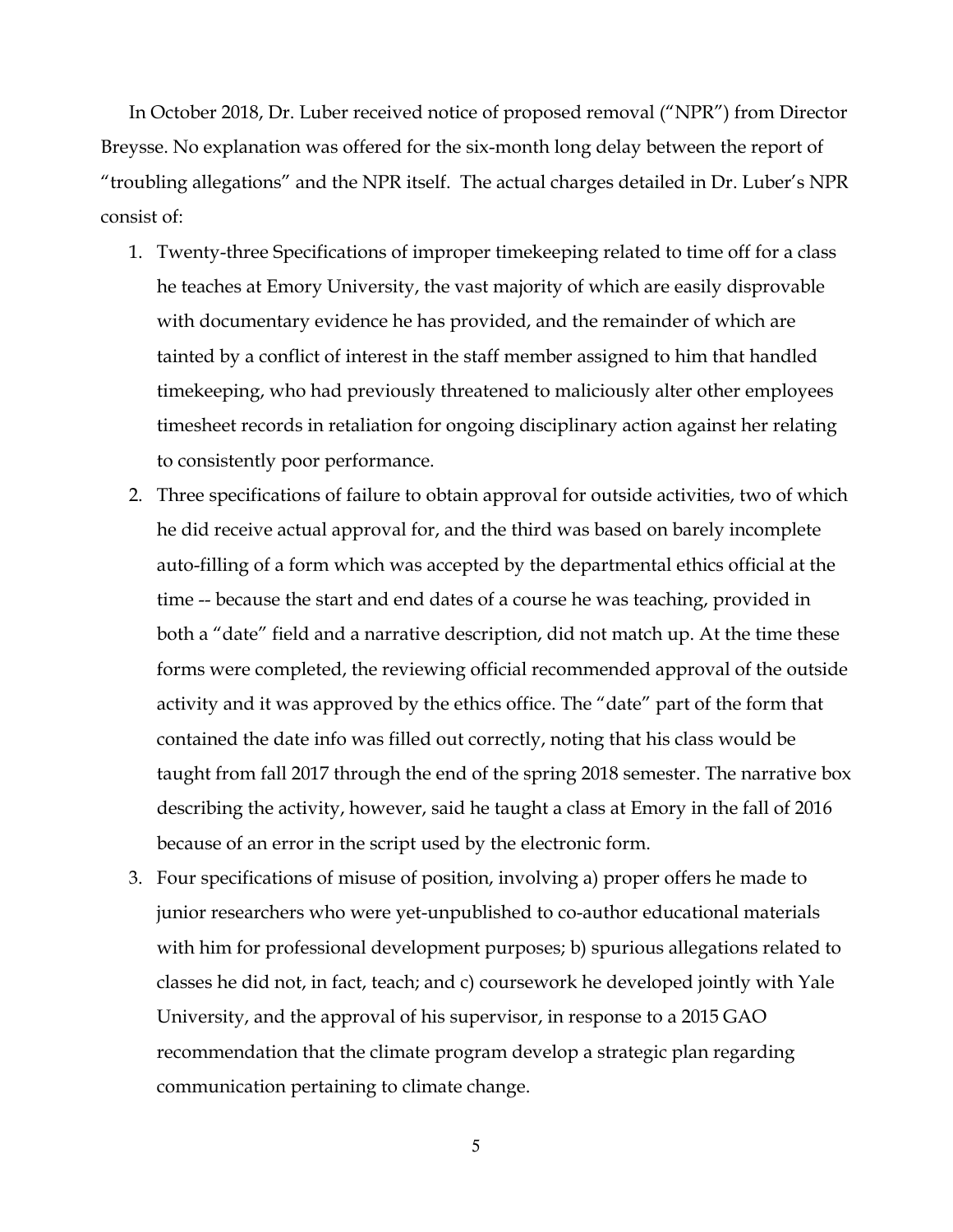4. Three specifications of conduct unbecoming, based on a) an unfounded allegation that he used government funds on a "fishing trip" in Alaska in 2016 that was actually a site visit for new research facilities, made in the company of a local funded collaborator; b) a related hearsay allegation that he had been "high" on that trip from an anonymous source who could not have had knowledge of such;<sup>[6](#page-5-0)</sup> and c) an allegation that he had passed out after binge drinking in his hotel on a visit to a 2016 conference in Denver and slept through a speech he was supposed to deliver. In fact, he had not been drinking, but had been given an incorrect draft schedule by the organizer of the event which listed his speech as occurring on the next morning. When he was called by his colleague, he arrived at the event within 45 minutes and delivered his address normally.

Dr. Luber responded thoroughly to each of these allegations through counsel on November 20, 2018. On December 13, 2018, the deciding official, Shaunette Crawford, sent an email to Dr. Luber and the counsel who prepared his response to the agency's NPR, stating:

This email is to inform you that I am looking into the matters raised in Mr. Luber's response to the proposal to remove him from federal service. I will provide you with any new or additional information I receive from the proposing official. You will be given an opportunity to respond to what is provided to me by the proposing official.

No decision on the proposed termination was ever made, however, because on the evening of December 18, 2018, the day after a reporter made inquiries, Mr. Breysse abruptly rescinded the removal in an email to Dr. Luber:

This is to inform you that I have received your response dated November 20, 2018 regarding the 'Proposal to Remove' memo addressed to you on dated October 22, 2018. After reading your response and thoughtful consideration, I will rescind the 'proposal for removal' memo and provide you with a new notice of disciplinary or adverse action in the future.

<span id="page-5-0"></span><sup>&</sup>lt;sup>6</sup> The local collaborator, David Driscoll, has submitted a letter attesting to both the purpose of the site visit and to Dr. Luber's good conduct on said trip.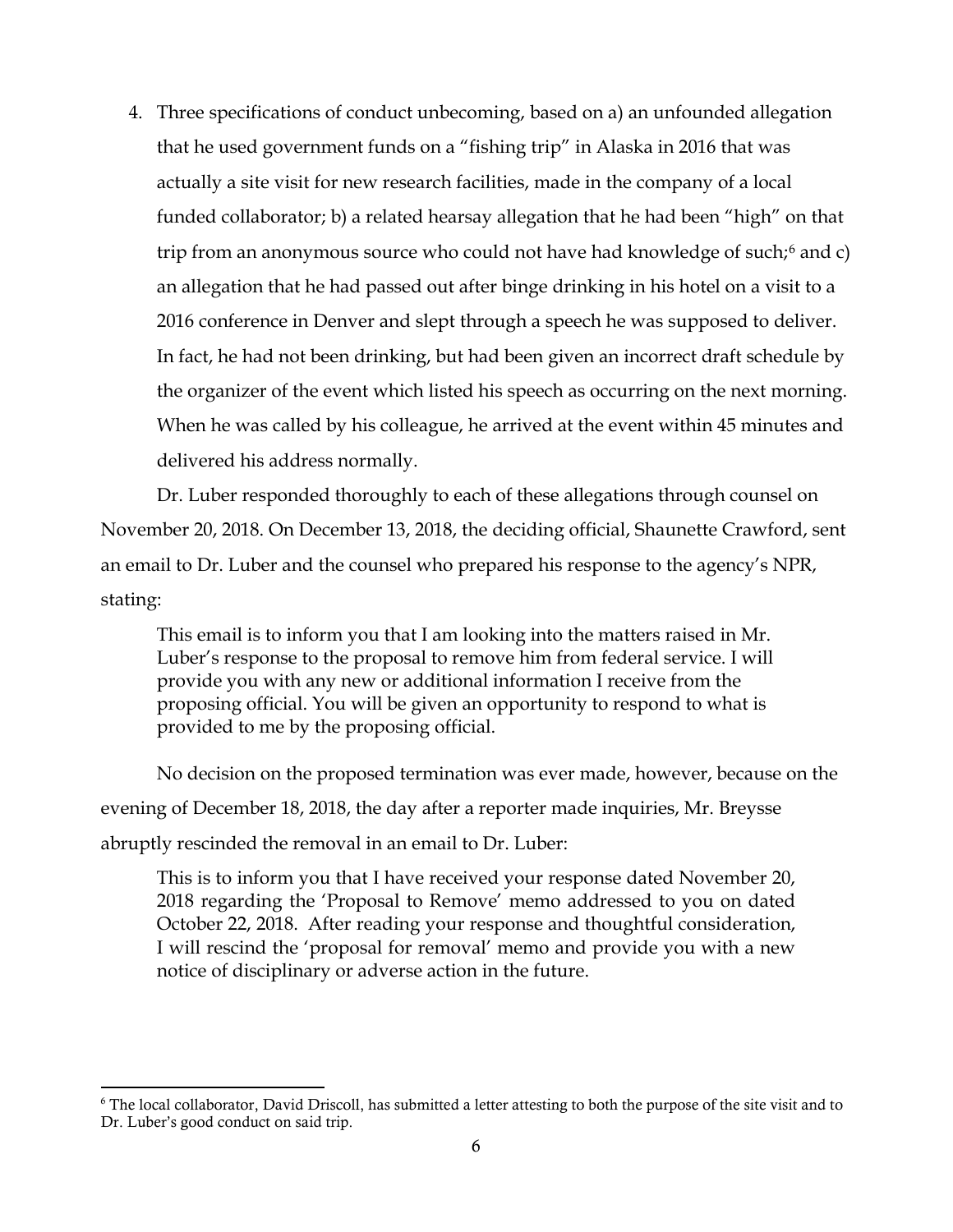## *Dr. Luber Engaged in Multiple Protected Whistleblower Activities*

Dr. Luber made multiple disclosures protected by 5 U.S.C. § 2302(b)(8), for which he was retaliated against by the CDC. It is a prohibited personnel practice to take or threaten to take a personnel action, including firing, detailing, transferal, or demotion, against an employee, because of "any disclosure of information by an employee . . . which the employee or applicant reasonably believes evidences (i) any violation of any law, rule, or regulation, or (ii) gross mismanagement, a gross waste of funds, an abuse of authority, or a substantial and specific danger to public health or safety." 5 U.S.C. § 2302(b)(8).[7](#page-6-0) To establish "reasonable belief," the employee must only show that the matter disclosed was one which a reasonable person in his position would believe evidenced one of the situations specified. The test, outlined in *Lachance v. White*, 174 F.3d 1378, 1381 (Fed. Cir. 1999), *cert. denied*, 528 U.S. 1153 (2000), asks whether a disinterested observer with knowledge of the essential facts readily known to and readily ascertainable by the employee could reasonably conclude that the actions of the government evidence wrongdoing as defined by the Whistleblower Protection Act. *See also Wojcicki v. Dep't of the Air Force,* 72 M.S.P.R. 628, 632 (M.S.P.B. 1996) (citing *Special Counsel v. Eidmann*, 49 M.S.P.R. 614 (1991) aff'd, 976 F.2d 1400 (Fed. Cir. 1992)) and *Horton v. Dep't of the Navy*, 66 F.3d 279, 283 (Fed. Cir. 1995), cert. denied, 116 S. Ct. 1271 (1996)).

The first such disclosure was immediately following the November 2016 election, when Dr. Luber told superiors within the agency that the cancellation of the Al Gore address would undermine the scientific integrity of the agency. This disclosure was that to

(i) any violation of any law, rule, or regulation; or

(ii) gross mismanagement, a gross waste of funds, an abuse of authority, or a substantial and specific danger to public health or safety. 5 U.S.C. § 2302(a)(2)(D).

<span id="page-6-0"></span> <sup>7</sup> "disclosure" means a formal or informal communication or transmission, but does not include a communication concerning policy decisions that lawfully exercise discretionary authority unless the employee or applicant providing the disclosure reasonably believes that the disclosure evidences--

A disclosure shall not be excluded from subsection (b)(8) because--

<sup>(</sup>A) the disclosure was made to a supervisor or to a person who participated in an activity that the employee or applicant reasonably believed to be covered by subsection  $(b)(8)(A)(i)$  and (ii);

<sup>(</sup>B) the disclosure revealed information that had been previously disclosed;

<sup>(</sup>C) of the employee's or applicant's motive for making the disclosure;

<sup>(</sup>D) the disclosure was not made in writing.  $\S 2302(f)(1)$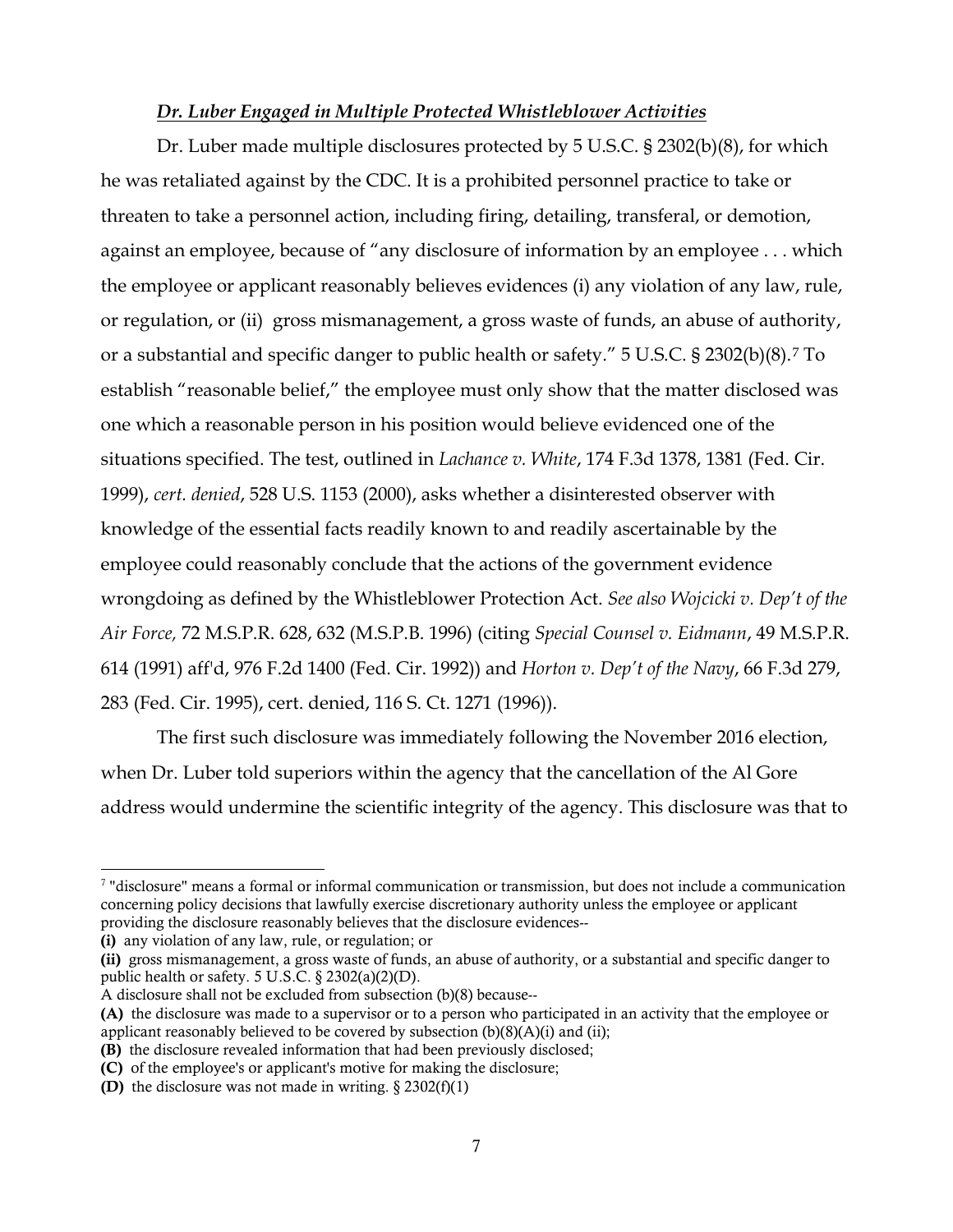cancel the meeting would be in violation of an agency regulation regarding the rights of agency staff to participate in public scientific fora, the CDC Scientific Integrity Policy. Dr. Luber informed Dr. Patrick Breysse and his Policy Lead Pam Protzel-Berman in their debate over the February 2017 conference that cancelation would undermine the integrity of the agency, its public and scientific reputation, and the agency's own scientific integrity policy. Even if he was not in fact, the agency also perceived him to be a whistleblower because of the assumptions they made that he had told the press that the event was canceled for political reasons which improperly violated the same policy.

His second disclosure is made up of the many various instances in which Dr. Luber communicated the grave risk to the public posed by climate change, "a substantial and specific danger to public health or safety." § 2302(b)(8)(ii). Those disclosures, which are too numerous to list, included:

- Participation as lead author in the human health section of the 2014 National Climate Assessment. *See* George Luber *et al*., "Chapter 9: Human Health," *Climate Change Impacts in the United States: The Third National Climate Assessment*, U.S. Global Change Research Program, doi:10.7930/J0PN93H5, 2014.
- Participation as federal coordinating lead author in the human health section of the 2018 National Climate Assessment. *See* George Luber *et al*., "Chapter 14: Human Health," *Impacts, Risks, and Adaptation in the United States: Fourth National Climate Assessment, Volume II.* U.S. Global Change Research Program, doi: 10.7930/NCA4.2018.CH14, 2018.
- Public statements in support of CDC's mission to assist state and local governments build resilience against the impacts of climate change. See Kristen Lombardi and Fatima Bhojani, *An Army Of Deer Ticks Carrying Lyme Disease Is Advancing And Here's Why It Will Only Get Worse*, HUFFINGTON POST (Aug. 9, 2018),

[https://www.huffingtonpost.com/entry/an-army-of-deer-ticks-carrying-lyme-](https://www.huffingtonpost.com/entry/an-army-of-deer-ticks-carrying-lyme-disease-is-advancing-and-heres-why-it-will-only-get-worse_us_5b69b04fe4b0b15abaa74ea0)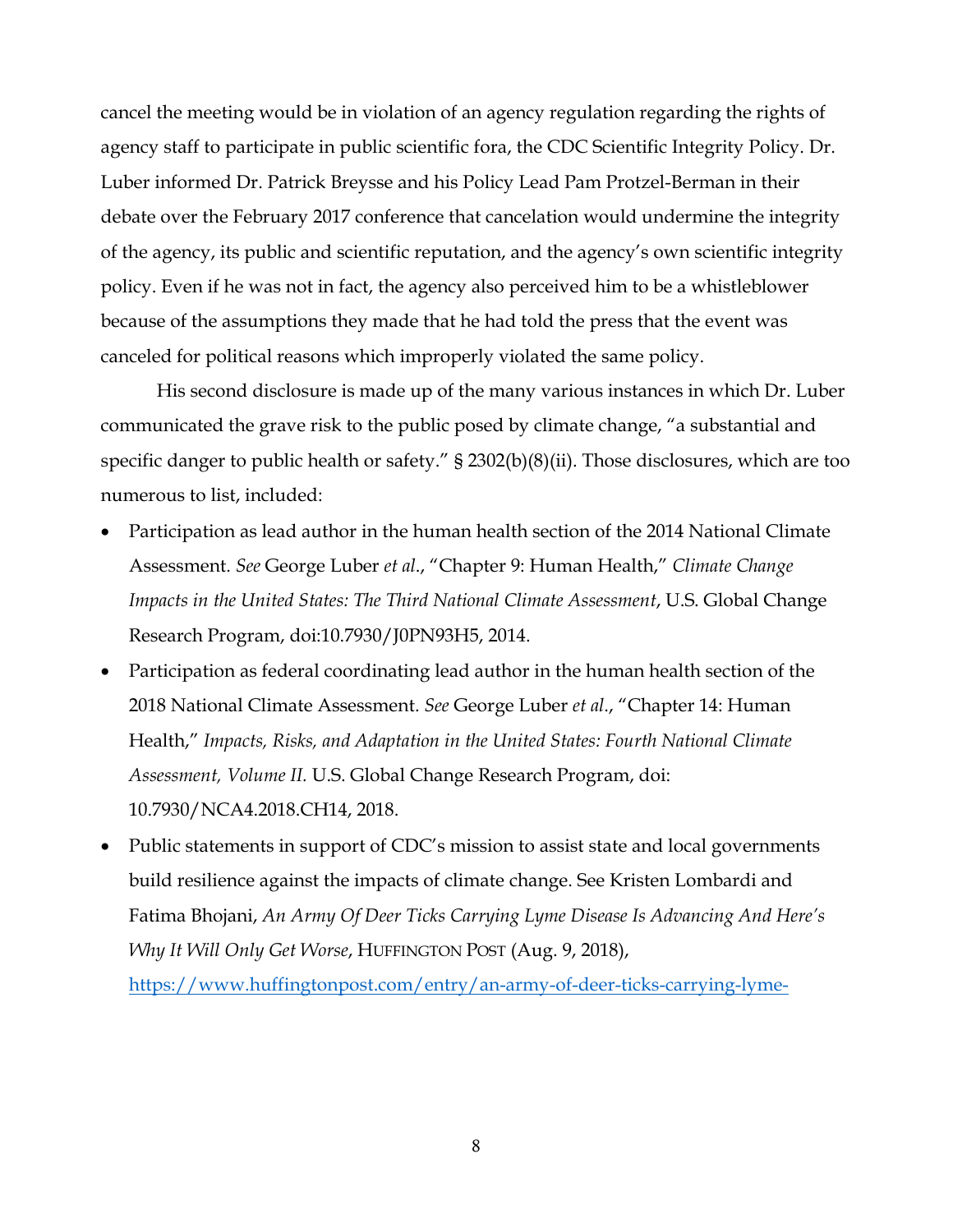[disease-is-advancing-and-heres-why-it-will-only-get](https://www.huffingtonpost.com/entry/an-army-of-deer-ticks-carrying-lyme-disease-is-advancing-and-heres-why-it-will-only-get-worse_us_5b69b04fe4b0b15abaa74ea0)[worse\\_us\\_5b69b04fe4b0b15abaa74ea0.](https://www.huffingtonpost.com/entry/an-army-of-deer-ticks-carrying-lyme-disease-is-advancing-and-heres-why-it-will-only-get-worse_us_5b69b04fe4b0b15abaa74ea0)[8](#page-8-0)

- Participation in the Emmy-winning climate change series *Years of Living Dangerously*, in which he appeared as an expert Science Advisor on June 2, 2014 to discuss the human health effects of heatwaves caused by climate change and the need for adaptation, stating "This is a threat that we should take seriously, the one that I think can engage us in decisions so that we'll help make a better world."[9](#page-8-1)
- Appearing at or the 2017 climate change conference hosted by Al Gore in lieu of the original conference which was cancelled by CDC in February 2017. Dr. Luber was not made available for comment by Bernadette Burden, a senior press officer with the CDC, despite media requests.[10](#page-8-2)

While these activities did not engender retaliation under the last administration, the new administration has a well-known policy of denying the public health implications of climate change and preventing federal employees from speaking out about or working on those issues. This is generally known and evidenced in this case by the direction to Dr. Luber to not even use the words "climate change." Therefore, his very public earlier work on the subject contributed to the agency's motivation to retaliate against him as an act of self-censorship. The public statements made by Dr. Luber concerning climate change have been cited by outside observers as improper grounds on which he might be retaliated against by CDC. Laura Turner Seydel, an environmentalist who sits on the board of the Turner Foundation, a sponsor of the cancelled 2017 Al Gore climate meeting, stated that

<span id="page-8-0"></span> <sup>8</sup> "The only federal support for state and city health officials on climate change is the CDC's Building Resilience Against Climate Effects (BRACE) grant program. George Luber, chief of the CDC's climate and health program, considers it "cutting-edge thinking for public health." He intends to expand it to all 50 states, but funding constraints have kept him from doing so.

Republicans in Congress have tried repeatedly to excise BRACE's \$10 million budget, to no avail. Its average annual award for health departments has remained around \$200,000 for nearly a decade." <sup>9</sup> <http://theyearsproject.com/>

<span id="page-8-2"></span><span id="page-8-1"></span><sup>10</sup> Max Blau, *The CDC climate change conference, scrapped after the election, is being resurrected Thursday*, STAT NEWS (Feb. 14, 2017), [https://www.statnews.com/2017/02/15/cdc-climate-change-al-gore/;](https://www.statnews.com/2017/02/15/cdc-climate-change-al-gore/) *see also* Anne Polansky, *The Insanity of Self-Censorship: Climate Change, Politics, and Fear-Based Decision-Making*, GOV'T ACCOUNTABILITY PROJECT BLOG (Apr. 4, 2017)[, https://www.whistleblower.org/blog/014604-insanity-self-censorship-climate](https://www.whistleblower.org/blog/014604-insanity-self-censorship-climate-change-politics-and-fear-based-decision-making)[change-politics-and-fear-based-decision-making](https://www.whistleblower.org/blog/014604-insanity-self-censorship-climate-change-politics-and-fear-based-decision-making) (discussing how CDC's "self-censorship" of climate scientists and "political interference in the communication of scientific findings crucial to informing policymakers and the

public is literally a life-threatening act of betrayal against current and future generations").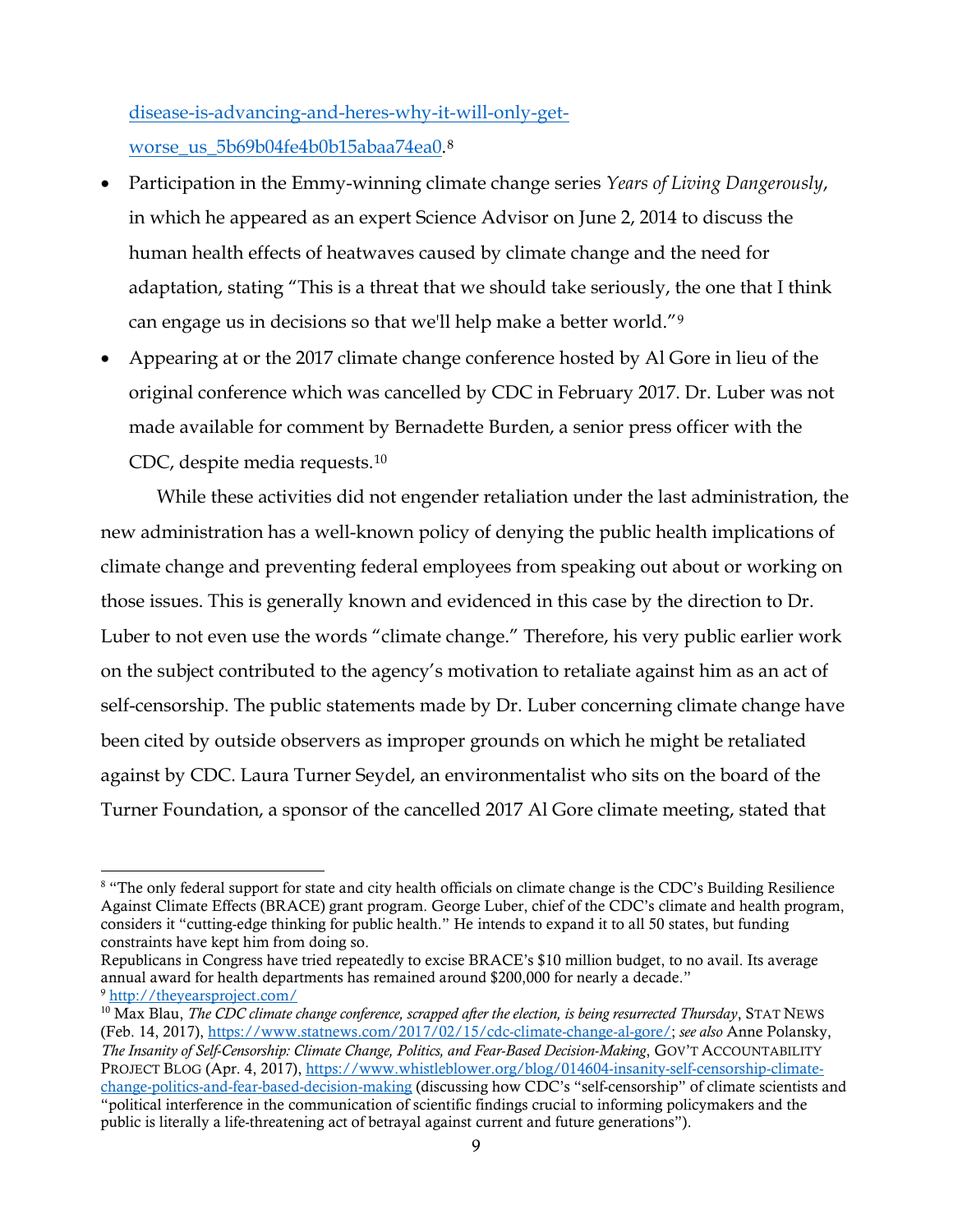CDC scientists may be "scared by the wrath of Trump."[11](#page-9-0) Reporting on Ms. Seydel's statements continued:

researchers like George Luber, an epidemiologist who's participated in the global warming documentary series, *Years of Dangerously Living* [sic], might be deterred from speaking further about issues of climate and health. "George Luber had done a very good job of describing the problem," Seydel said. "He's been quiet for the past couple of years as he hangs in there like a loose tooth."

The third disclosure was the misuse of agency funds specifically appropriated by Congress for climate change work at CDC, which, by being merged into the asthma unit, blurred the lines of appropriations in violation of the express will of Congress, and is both a violation of statute and "a gross waste of funds [and/or] an abuse of authority." *Id*. His disclosure was made both to the consultants organizing the merging of his program with the Asthma branch and to NCEH management including Director Breysse.

## *Dr. Luber was Wrongfully Retaliated Against for His Protected Activities*

Retaliatory motivation may be inferred from a variety of factors, including proximity in time between the employee's action and the adverse employment action, inconsistencies between the proffered reason and other actions of the employer, disparate treatment of certain employees compared to other employees with similar work records. See *Sheehan v. Dep't of the Navy*, 240 F.3d 1009, 1014 (Fed. Cir. 2001). Evidence of an employee's assertions of misconduct by a supervisor can bear upon whether the supervisor has a motivation to retaliate. *Fellhoelter v. Dep't of Agriculture*, 568 F.3d 965, 971 (Fed. Cir. 2009). In this case, several factors provide circumstantial evidence of retaliatory motive.

While NCEH provided a list of the "troubling allegations" which necessitated Dr. Luber's removal in the withdrawn NPR, the circumstances of Dr. Luber's proposed removal suggest that it was pretextual: 1) the long delay between the behavior cited in the NPR and the issuance of that removal; 2) the agency's marginalization of Dr. Luber before issuing his NPR, including the extreme measures of putting Dr. Luber on the BOLO list and searching his car, only to lead to an NPR alleging time card violations and

<span id="page-9-0"></span><sup>&</sup>lt;sup>11</sup> Max Blau, *At a resurrected climate conference, concerns loom that CDC scientists may be silenced*, STAT NEWS (Feb. 16, 2017), https://www.statnews.com/2017/02/16/climate-conference-cdc-scientists/.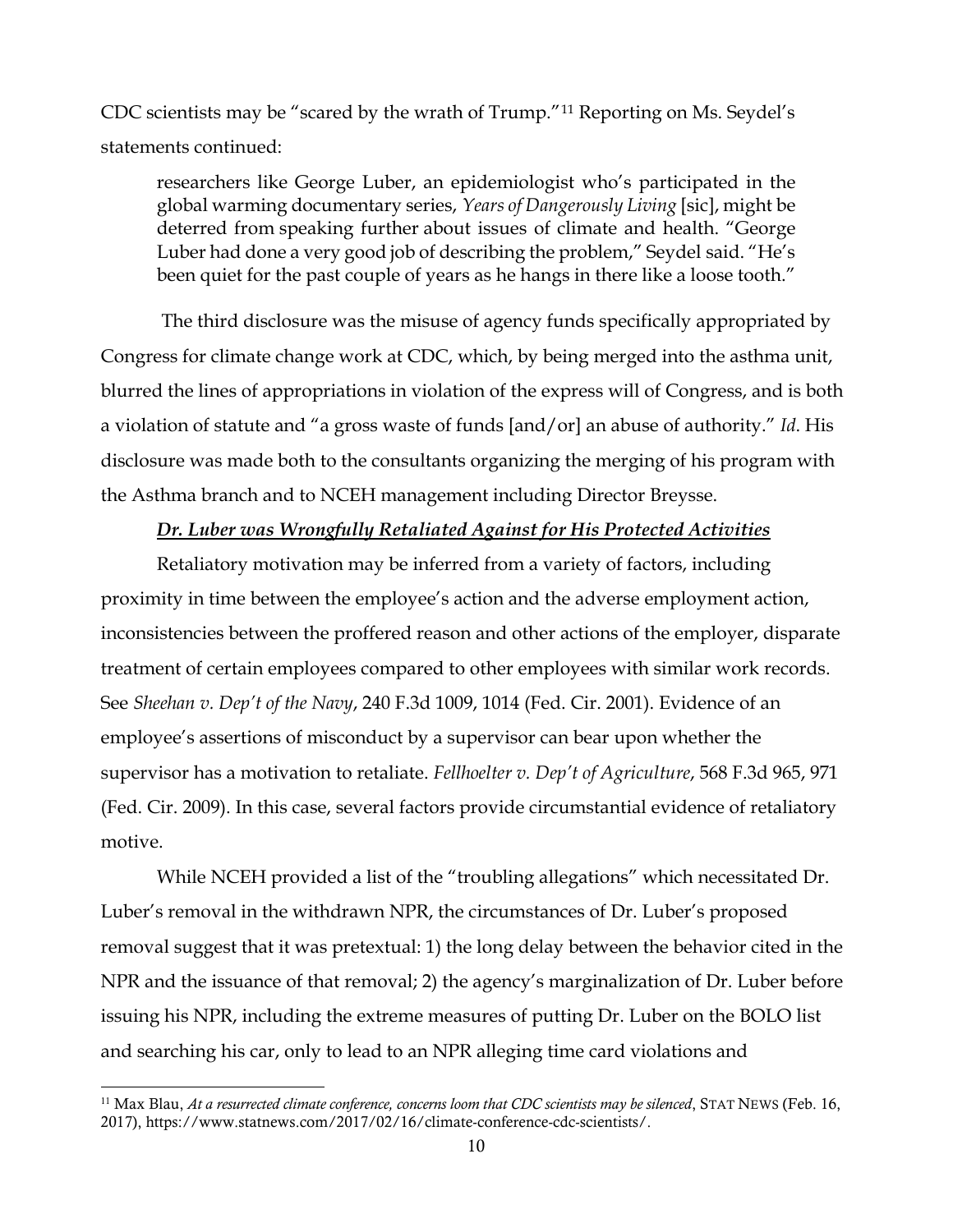participation in entirely legal and non-violent activities concerning climate change; 3) the delay between Dr. Luber's detailing and the delivery of the NPR; and 4) the cursory nature of the analysis in the NPR; and 5) its abrupt withdrawal under public scrutiny. The petty and demonstrably false charges were easily rebutted by Dr. Luber. Even if true, they are not of a nature to justify the treatment Dr. Luber received, including as a potentially violent threat who could not safely be allowed in his building and who might bring weapons to work; and cannot justify his removal from federal service.

First, courts have long recognized that conduct which is cited well after the employer was made aware of its occurrence is suggestive that the stated reason for a termination was pretextual. An agency's "delay in addressing its alleged concerns undermines its claim that [the employee's] behavior was unsafe or severe." *Peirick v. Ind. Univ.-Purdue Univ. Indianapolis Ath. Dep't*, 510 F.3d 681, 692-93 (7th Cir. 2007). The agency's "post hoc explanations, delay, exaggeration, and unusual conduct more than enough to create a question of fact concerning the legitimacy of its explanations." *Id.* Here, the agency has relied on allegations of impropriety from more than two years in the past, for which Dr. Luber was never cited, warned about, or otherwise aware of. Their combined resurrection years after the fact suggests that the agency embarked on a fishing expedition for wrongdoing to justify a wrongful termination.

Second, the agency marginalized and diminished Dr. Luber's role in public communications of CDC's mission long before it took the step of detailing him in response to the "troubling allegations" it claimed to have received in March 2018. Dr. Luber had been working diligently as the public face of CDC's research into threats to public health posed by climate change, with numerous public appearances detailed *supra* as well as outreach to universities to help design curricula to address the public health threats of climate change. His outreach to Yale was one of the specifications cited in his NPR. Despite his duty to engage with university researchers the climate change program collaborated with on studies, and his public role in communications about CDC's climate program, he was forbidden from speaking to the press and was not permitted to make any public statements after February 2017. This undermined the center's communications

11